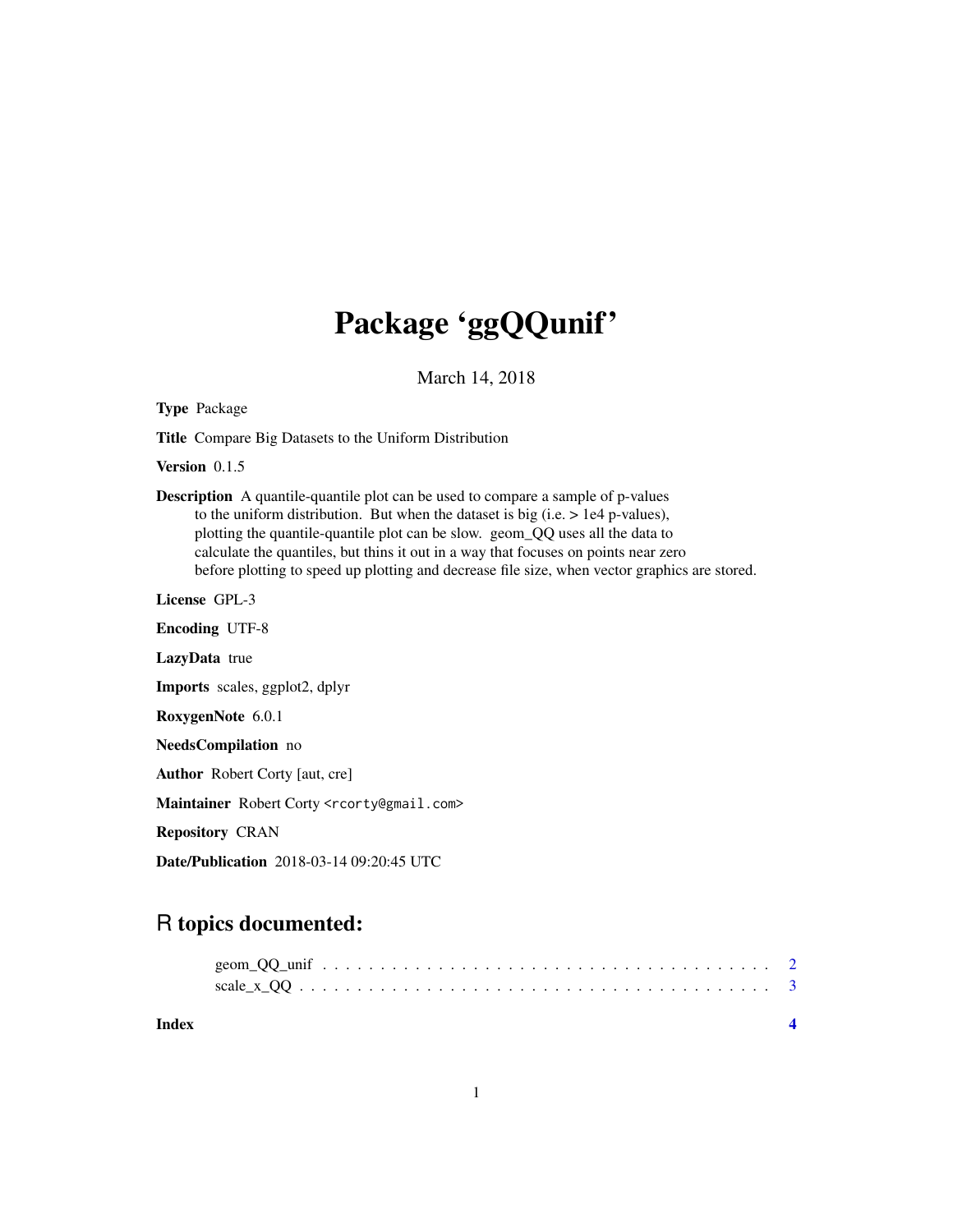<span id="page-1-0"></span>

#### Description

geom\_QQ\_unif

#### Usage

```
geom_QQ_unif(mapping = NULL, data = NULL, geom = "point",
 position = "identity", show.legend = NA, inherit.aes = TRUE,
 keep\_first_n = 1024, step = 8, sorted = FALSE)
```
#### Arguments

| mapping      | Default list of aesthetic mappings to use for plot. If not specified, must be sup-<br>pled in each layer added to the plot.                                                                                                           |
|--------------|---------------------------------------------------------------------------------------------------------------------------------------------------------------------------------------------------------------------------------------|
| data         | Default dataset to use for plot. If not already a data.frame, will be converted to<br>one by fortify. If not specified, must be suppled in each layer added to the plot.                                                              |
| geom         | Specify which geom to plot $-$ 'point' and 'line' are the two choices that make<br>sense.                                                                                                                                             |
| position     | Position adjustment, either as a string, or the result of a call to a position adjust-<br>ment function.                                                                                                                              |
| show. legend | logical. Should this layer be included in the legends? NA, the default, includes if<br>any aesthetics are mapped. FALSE never includes, and TRUE always includes.                                                                     |
| inherit.aes  | If FALSE, overrides the default aesthetics, rather than combining with them.<br>This is most useful for helper functions that define both data and aesthetics and<br>shouldn't inherit behaviour from the default plot specification. |
| keep_first_n | Keep the first $n$ p-values (closest to 0).                                                                                                                                                                                           |
| step         | How many points to plot with each doubling, e.g. between 1/8 and 1/4, between<br>$1/4$ and $1/2$ , etc.                                                                                                                               |
| sorted       | logical. Are the p-values already sorted?                                                                                                                                                                                             |

#### Value

a ggplot

#### Examples

```
library(ggplot2)
library(dplyr)
set.seed(27599)
d \leq - data.frame(s = runif(n = 5e3))
```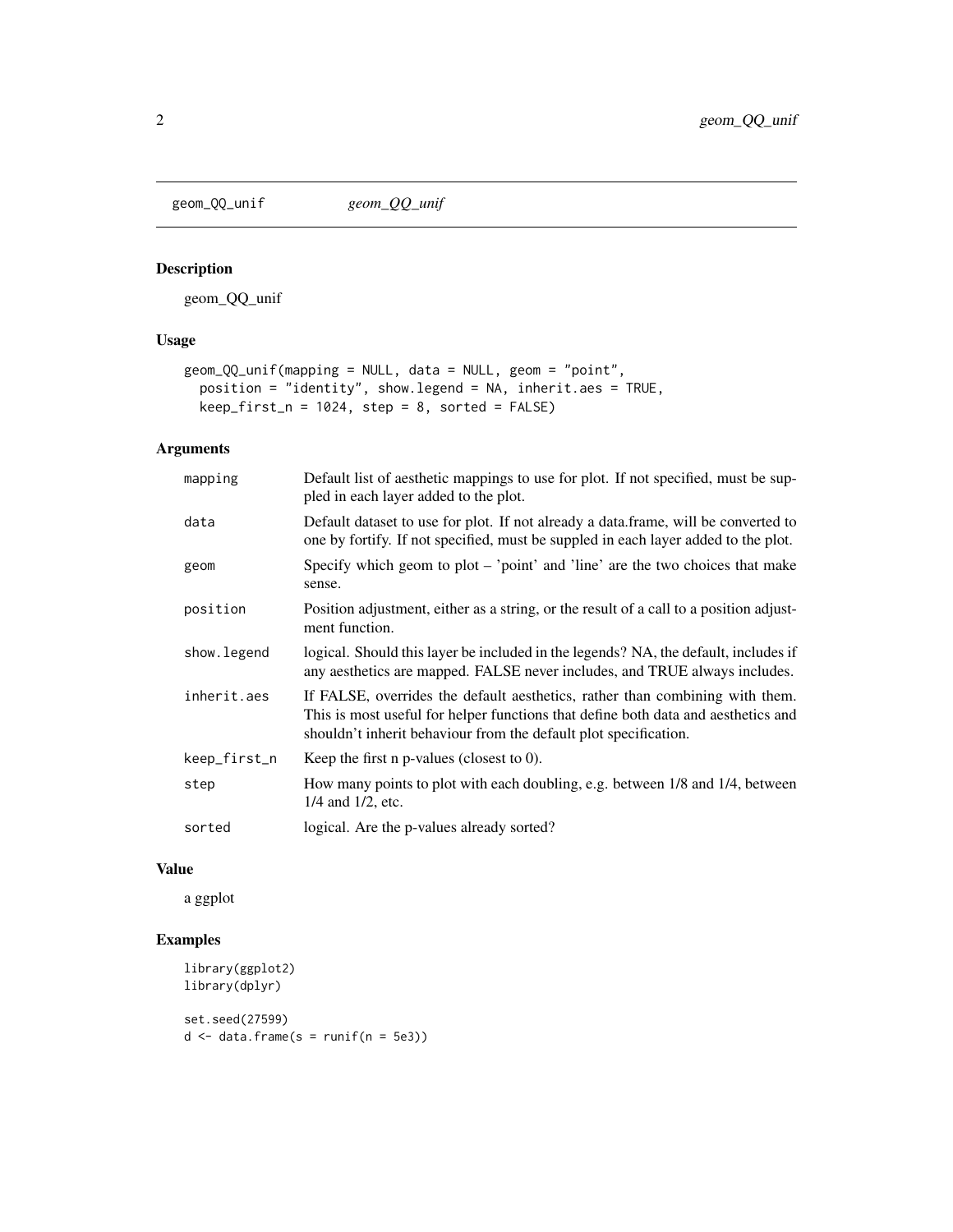<span id="page-2-0"></span>scale\_x\_QQ 3

```
d %>%
ggplot(mapping = aes(sample = s)) +geom_QQ_unif() +
scale_x_QQ() +
scale_y_Q() +theme_minimal()
```
scale\_x\_QQ *scale\_x\_QQ*

#### Description

Scale the axes to show negative log 10 of the p-values.

#### Usage

scale\_x\_QQ()

scale\_y\_QQ()